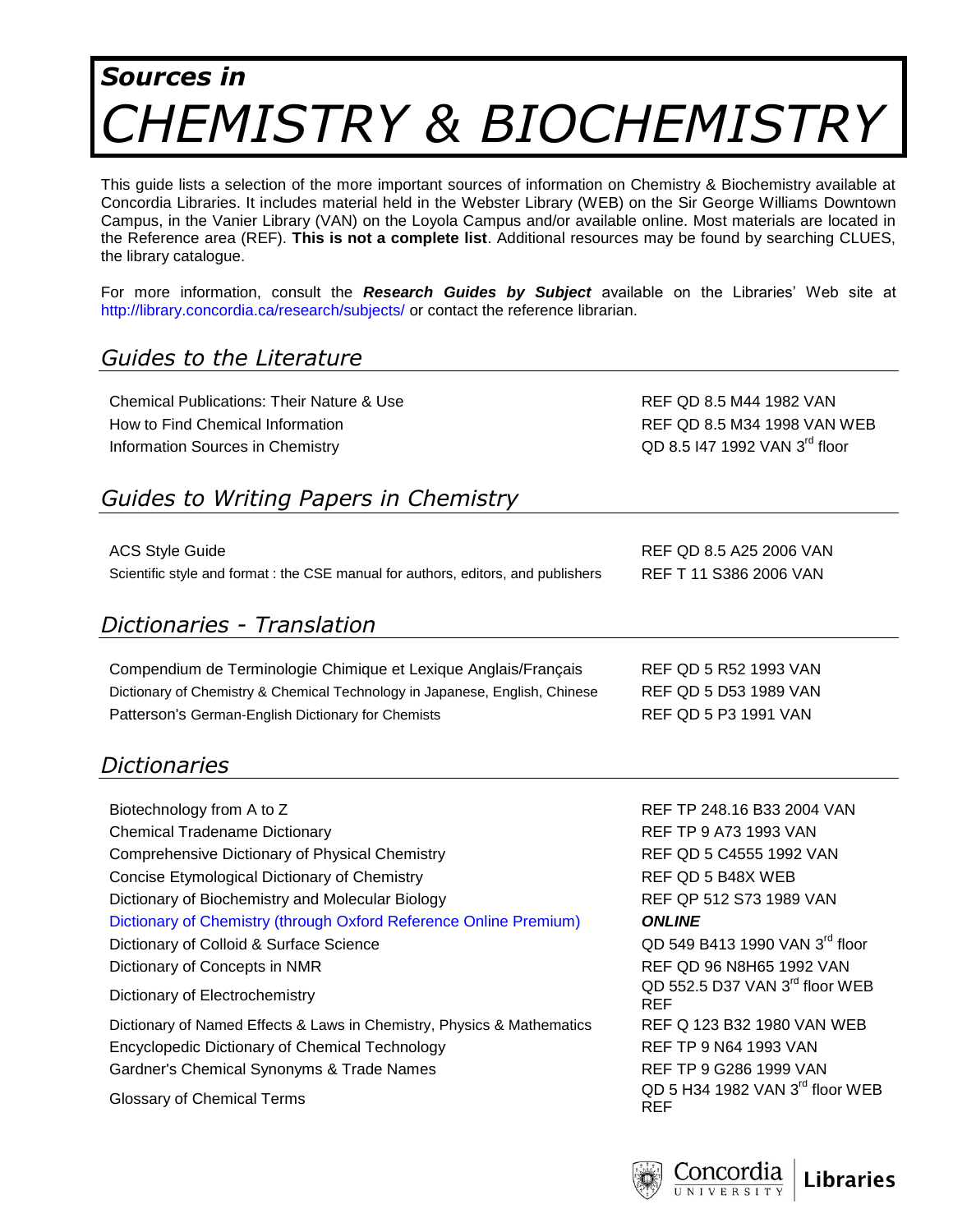Hawley's Condensed Chemical Dictionary **REF QD 5 C5 2007 VAN** IUPAC Nomenclature of Inorganic Chemistry **REF QD 159 ISO** VAN Dictionary of Toxicology **REF RA 1193 D55 1998 VAN** Named Organic Reactions

[Oxford Dictionary of Biochemistry and Molecular Biology](http://clues.concordia.ca/record=b2520956~S0) REF QP 512 O94 2006 VAN

# *Encyclopedias*

Concise Encyclopedia Biochemistry & Molecular Biology REF QD 415 A25B713 1997 VAN Concise Encyclopedia of Industrial Chemical Additives **REF TP 201 A84 1991 VAN** Electron Transfer in Chemistry – 5 vol. REF QD 63 O9E44 2001 VAN Elements **COD** 466 E48 1998 VAN 3<sup>rd</sup> floor Encyclopedia of Analytical Chemistry – 15 vol. REF QD 71.5 E52 2000 VAN Encyclopedia of Analytical Science – 10 vol. Encyclopedia of Biological Chemistry – 4 vol. REF QD 415 A25E53 2004 VAN Encyclopedia of Catalysis – 6 vol. REF QD 505 E53 2003 VAN Encyclopedia of Chemical Physics and Physical Chemistry – 3 vol. REF QD 451 E53 2001 VAN [Encyclopedia of Chromatography](http://clues.concordia.ca/record=b2596479~S0) – 2 vol. *ONLINE* Encyclopedia of Computational Chemistry – 5 vol. REF QD 39.3 E46E53 1998 VAN Encyclopedia of Electrochemistry of the Elements – 15 vol. REF QD 551 B37 VAN [Encyclopedia of Inorganic Chemistry](http://clues.concordia.ca/record=b2248202~S0) – 8 vol. *ONLINE* Encyclopedia of Polymer Science & Technology – 16 vol. REF TP 1110 E48 2007 VAN [Encyclopedia of Spectroscopy and Spectrometry –](http://clues.concordia.ca/record=b2793048~S0) 3 vol. *ONLINE* Encyclopedia of Supramolecular Chemistry – 2 vol. REF QD 876 E53 2004 VAN Encyclopedia of the Alkaloids  $-3$  vol. Encyclopedia of Toxicology – 3 vol. REF RA 1193 E53 2005 VAN [Kirk-Othmer Encyclopedia of Chemical Technology](http://clues.concordia.ca/record=b2191054~S0) REF TP 9 E685 1991 WEB

McGraw-Hill Encyclopedia of Science & Technology - 20 vol. REF Q 121 M3 2002 WEB Polymeric Materials Encyclopedia – 12 vol. REF TP 1110 P65 1996 VAN [Ullmann's Encyclopedia of Industrial Chemistry](http://clues.concordia.ca/record=e1000245~S0) – 25 vol. *ONLINE*

QD 291 L3813 2000 VAN 3<sup>rd</sup> floor *ONLINE* Polymer Science Dictionary **REF QD 380.3 A52 1989 VAN** 

> QD 71.5 E53 1995 VAN 3rd floor  $OD$  421 G54 VAN  $3^{\text{rd}}$  floor *ONLINE*

# *Treatises*

Treatises are multi-volume publications that cover, in detail, a particular field of chemistry.

Alkaloids: Chemistry and Pharmacology – 73 vol. REF QD 421 M3 VAN Beilstein Handbook of Organic Chemistry – multi-part REF QD 251 B42B45 VAN Biochemical Preparations - 13 vol. Chemistry of Heterocyclic Compounds – 65 vol. Comprehensive Analytical Chemistry – 29 vol. Comprehensive Biochemistry – 46 vol. REF QD 415 F54 VAN Comprehensive Coordination Chemistry II – 10 vol. REF QD 474 C65 2004 VAN Comprehensive Heterocyclic Chemistry – 8 vol. Comprehensive Inorganic Chemistry – 5 vol. REF QD 151.2 C64 VAN Comprehensive Medicinal Chemistry – 6 vol. REF RS 402 C65 1990 VAN

QP 509 B5 VAN 3rd floor REF QD 400 C5 VAN 3rd floor  $OD$  75 W75 VAN  $3^{\text{rd}}$  floor  $OD$  400 C65 1984 VAN  $3^{\text{rd}}$  floor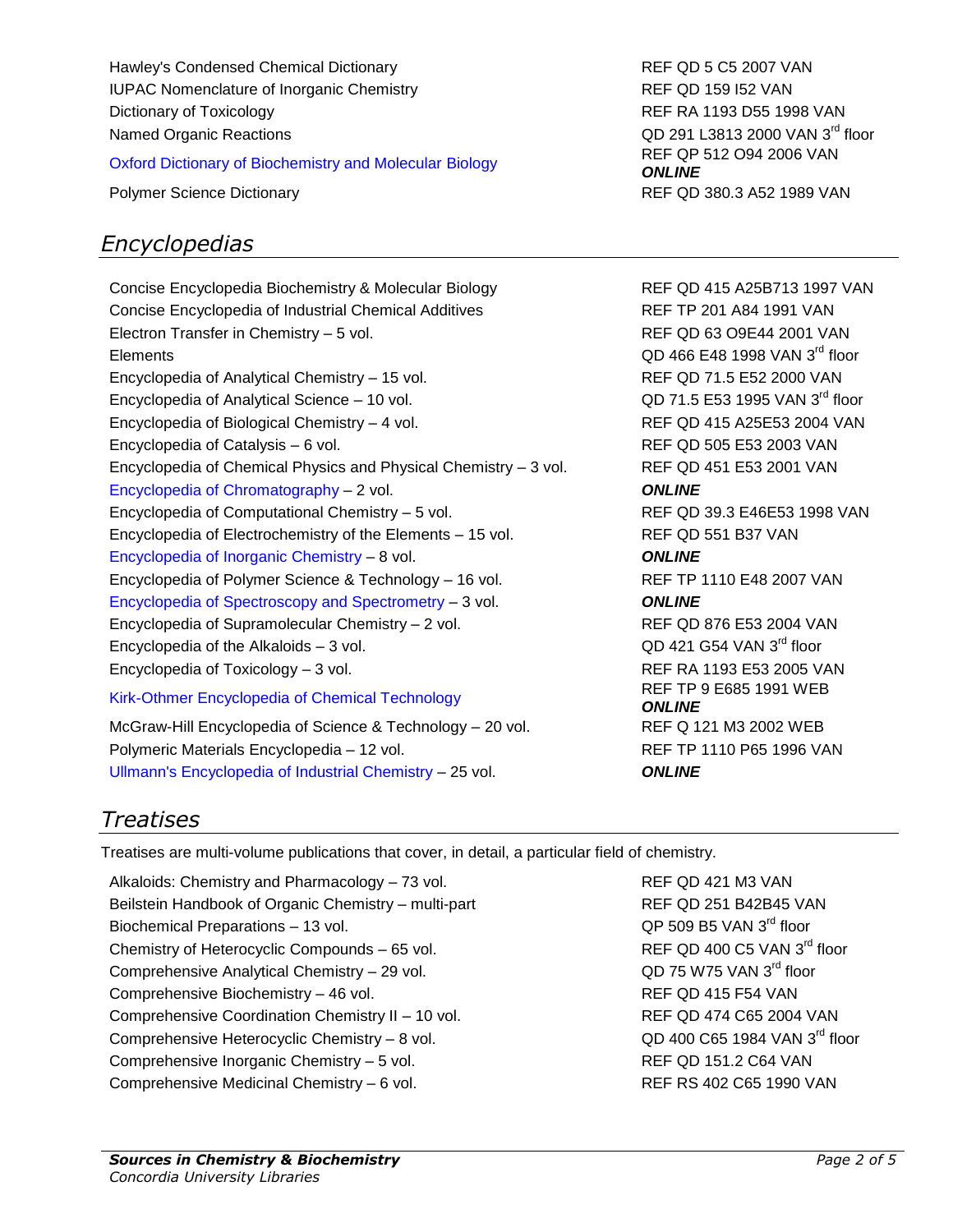Comprehensive Natural Products Chemistry – 9 vol. REF QD 415 C63 1999 VAN Comprehensive Organic Chemistry – 6 vol. **REF QD 245 C65 VAN** Comprehensive Organometallic Chemistry II – 14 vol. REF QD 411 C652 1995 VAN Comprehensive Supramolecular Chemistry – 11 vol. REF QD 411 C66 1996 VAN Comprehensive Treatise on Inorganic & Theoretical Chemistry – 16 vol. REF QD 31 M52 VAN Inorganic Reactions and Methods – 18 vol. REF QD 501 I623 1986 VAN Inorganic Syntheses – 34 vol. **REF QD 151 A115 VAN** Methods of Biochemical Analysis – 49 vol. Rodd's Chemistry of Carbon Compounds – 5 multi-part vol. REF QD 251 R6 1964 VAN Standard Methods of Chemical Analysis (vol. 1: The Elements) REF QD 131 S68 1975b VAN

# *Handbooks - Major Sources of Chemical Data*

[CRC Handbook of Chemistry & Physics](http://clues.concordia.ca/record=b3037451~S0) (latest at VAN REF desk) REF QD 65 H3 VAN WEB *ONLINE* CRC Handbook of Data on Organic Compounds – 9 vol. REF QD 257.7 H36 1989 VAN Dictionary of Inorganic Compounds – 7 vol. REF QD 148 D53 1992 VAN Dictionary of Organic Compounds – 9 vol. REF QD 476 D5 1996 VAN [Dictionary of Substances and their Effects](http://clues.concordia.ca/record=e1000324~S0) – 7 vol. REF RA 1193 D53 VAN ONLINE Handbook of Tables for Organic Compound Identification

Lange's Handbook of Chemistry **REF QD 65 L36 VAN WEB** 

[Merck Index: an Encyclopedia of Chemicals, Drugs & Biologicals](http://clues.concordia.ca/record=e1001249~S0) (latest at REF desk)

# *Handbooks – Specialized Topics*

Biochemical Engineering & Biotechnology Handbook REF TP 248.3 A853 1991 VAN CRC Handbook of Basic Tables for Chemical Analysis REF QD 78 B78 1989 VAN CRC Handbook of Chromatography – 2 vol. The CRC Handbook of Chromatography – 2 vol. CRC Handbook of Laboratory Safety **REF QD 51 H27 1990 VAN** CRC Handbook of Organic Photochemistry and Photobiology REF QD 719 C73 2012 VAN CRC Handbook of Solid State Electrochemistry **QD** 478 C74 1997 VAN 3<sup>rd</sup> floor CRC Handbook Series in Inorganic Electrochemistry – 6 vol. REF QD 557 C73 VAN Dictionary of Alkaloids **REF RS 431 A53D53 2010 VAN** Dictionary of Analytical Reagents **REF QD 77 D498 1993 VAN** Dictionary of Carbohydrates **REF QP 701 C294 2006 VAN** Dictionary of Organometallic Compounds – 3 vol. + suppl. REF QD 411 D53 1984 VAN Dictionary of Organophosphorus Compounds Enzyme Handbook – 17 vol. The state of the state of the REF QP 601 E5158 1990 VAN Gels Handbook – 4 vol. **REF QD 549 G35 2001 VAN** Handbook of Analytical Instruments **REF QD 53 K43 2007 VAN WEB** [Handbook of Aqueous Solubility Data](http://clues.concordia.ca/record=b2754107~S0) REF QD 257.7 Y35 VAN *ONLINE* Handbook of Biochemistry and Molecular Biology **REF QH 345 H347 2010 VAN** Handbook of Chemical & Biological Sensors **REF TP 159 C46H36 1996 VAN** [Handbook of Electrochemistry](http://clues.concordia.ca/record=b2806446~S0) **REF QD 553 H37 2007 VAN** Handbook of Enzyme Inhibitors **REF QP 601.5 Z64X 1989 VAN** 

Handbook of Heterogeneous Catalysis – 5 vol. REF QD 505 H34 1997 VAN

QD 271 M4 VAN 3rd floor

QD 291 R28 1967 VAN 3rd floor WEB REF REF RS 51 M4 2013 VAN WEB *ONLINE*

QD 412 P1E36 1988 VAN 3rd floor *ONLINE*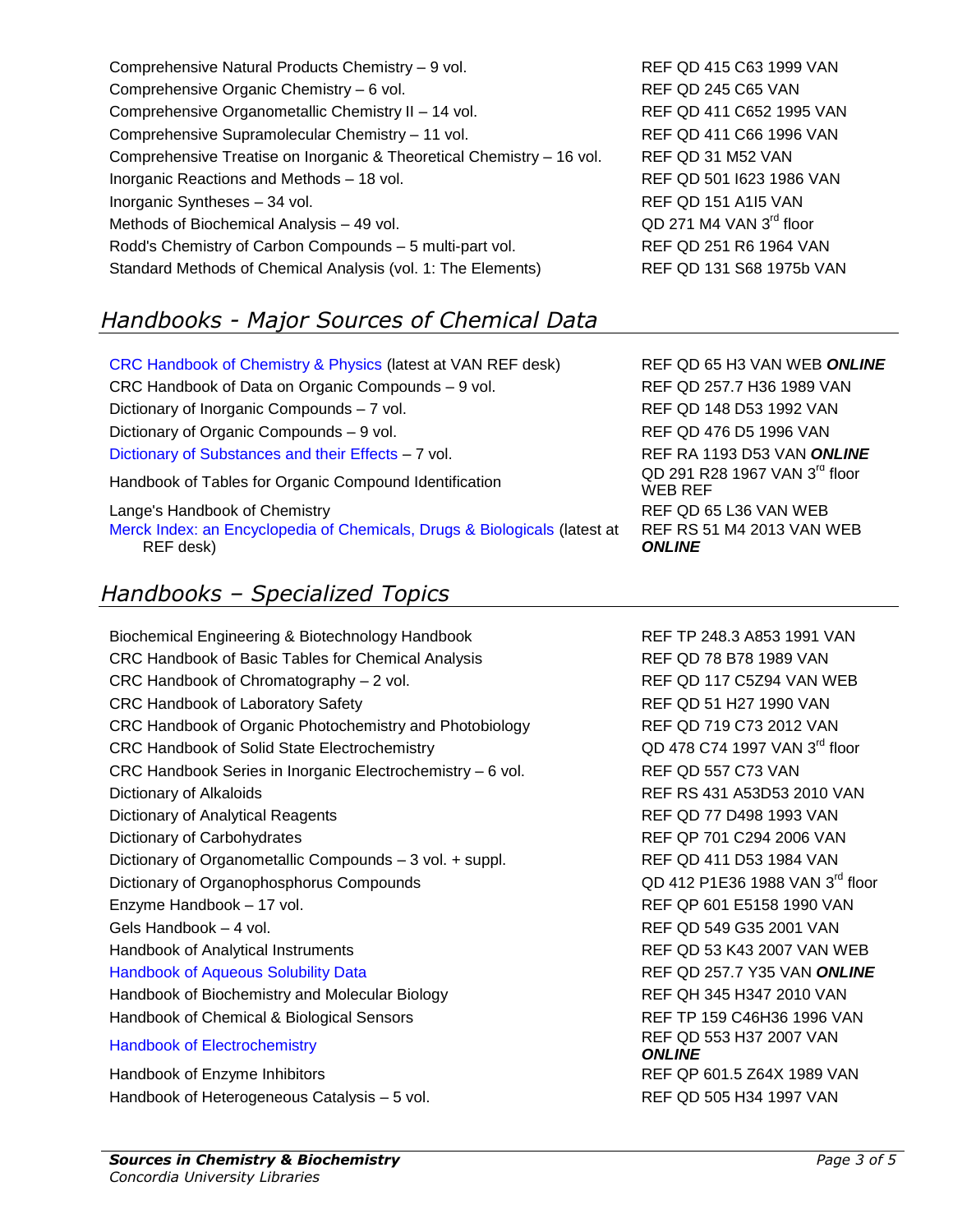| Handbook of Molecular Physics and Quantum Chemistry - 3 vol.                   | REF QD 461 H25 2003 VAN          |
|--------------------------------------------------------------------------------|----------------------------------|
| Handbook of Natural Products Data (Diterpenoid & Steroidal Alkaloids)          | REF QD 415.7 R34 1990 VAN        |
| Handbook of Organometallic Compounds                                           | <b>REF QD 411 Y8313 VAN WEB</b>  |
| Handbook of Polycyclic Aromatic Hydrocarbons                                   | QD 341 H9H317 1983 VAN 3rd floor |
| Handbook of Surface and Colloid Chemistry                                      | REF QD 508 H36 2003 VAN          |
| Handbook of Toxicology                                                         | REF RA 1215 C73 2002 VAN         |
| <b>Industrial Solvents Handbook</b>                                            | REF TP 247.5 153 1998 VAN        |
| Phytochemical Dictionary: a Handbook of Bioactive Compounds from Plants        | REF QK 898 B54P48 1993 VAN       |
| Practical Handbook of Biochemistry & Molecular Biology                         | REF QP 514.2 P73 1989 VAN        |
| Surface Crystallographic Information Service: a Handbook of Surface Structures | REF QD 921 S87 1987 VAN          |

# *Handbooks - Nomenclature*

| QD 5 C455 1997 VAN 3 <sup>rd</sup> floor |
|------------------------------------------|
| QD 291 I57 1993 VAN 3rd floor            |
| <b>REF QD 159 I52 VAN</b>                |
| QD 7 L44 1998 VAN 3 <sup>rd</sup> floor  |
|                                          |

# *Tables*

CODATA Key Values for Thermodynamics **REF QD 504 C62 1989 VAN** Comprehensive Handbook of Chemical Bond Energies REF QD 461 L86 2007 VAN Critical Stability Constants – 6 vol. **REF QD 503 M37 VAN** Data for Biochemical Research Dissociation Constants of Organic Bases in Aqueous Solution REF QD 273 P35 VAN WEB [International Critical Tables](http://clues.concordia.ca/record=b1418416~S0) – 8 vol. REF Q 199 N3 VAN WEB *ONLINE* Ionisation Constants of Inorganic Acids & Bases in Aqueous Solution REF QD 561 P45 1982 VAN Landolt Bornstein Numerical Data (Series) NIST-JANAF Thermochemical Tables – 2 pt. REF QD 511 J36+ 1998 VAN WEB Physical & Thermodynamic Properties of Pure Chemicals – 5 vol. REF TP 200 D39 VAN Physico-Chemical Constants of Pure Organic Compounds – 2 vol. REF QD 291 T55 VAN Properties of Aqueous Solutions of Electrolytes **REF QD 565 P76 1992 VAN** [Smithsonian Physical Tables](http://clues.concordia.ca/record=b1807757~S0) **REF QC 61 S6 1969 VAN ONLINE** Solubilities, Inorganic & Metalorganic Compounds **REF QD 543 L5 1958 VAN** Standard Potentials in Aqueous Solution **REF QD 571 S74 1985 VAN** Supplemental Tables of Molecular Orbital Calculations – 2 vol. Surface Crystallographic Information Service REF QD 921 S87 1987 VAN Tables of Physical & Chemical Constants & Some Mathematical Functions Thermodynamic Data for Biochemistry & Biotechnology

QP 520 D37 1986 VAN 3rd floor QC 61 L33 VAN 3rd floor QD 461 S9 1965 VAN  $3^{\text{rd}}$  floor QC 61 K3 1986 VAN 3rd floor OP 517 T48T47 1986 VAN 3<sup>rd</sup> floor